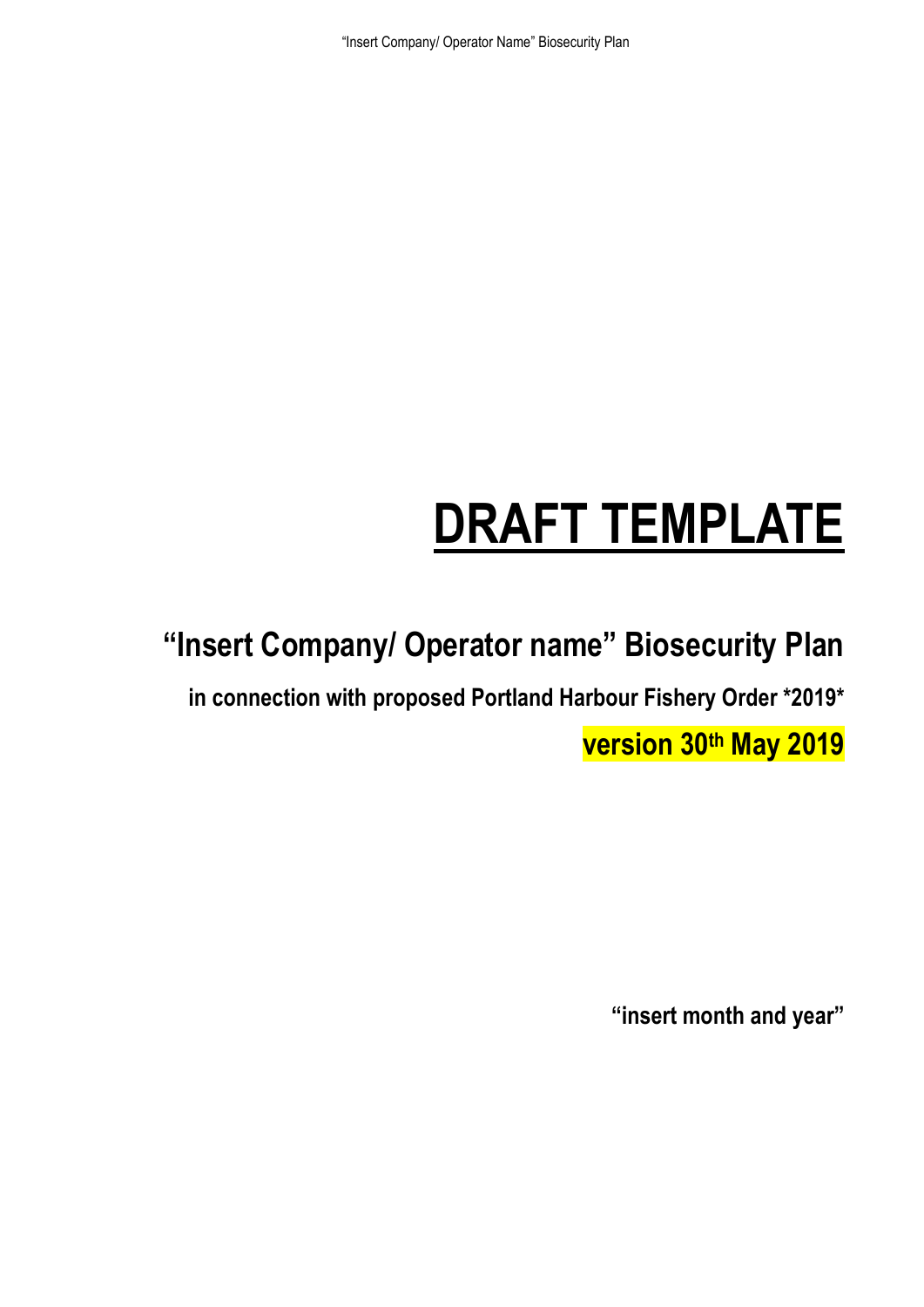# **"Insert Company Name" Biosecurity Plan**

#### **CONTENTS PAGE**

| 1               | Introduction                                                                | 1              |
|-----------------|-----------------------------------------------------------------------------|----------------|
| $\overline{2}$  | Licensee details, site location and coordinates                             | 1              |
| 3               | Biosecurity Manager(s)                                                      | 1              |
| 4               | <b>Staff Training</b>                                                       | $\overline{2}$ |
| 5               | Risk of Contracting and Spreading Diseases with Movements of Live Shellfish | 3              |
| 6               | Risk of Contracting and Spreading Diseases as a result of Site Procedures   | 3              |
| $\overline{7}$  | <b>Risk Limitation Measures</b>                                             | 4              |
| 8               | Monitoring the Plan                                                         | 5              |
| 9               | <b>Contingency Planning</b>                                                 | 5              |
| 10              | <b>Biosecurity Log Book</b>                                                 | 5              |
| 11              | <b>Visitors to Site</b>                                                     | 5              |
| 12 <sub>2</sub> | <b>Diseases</b>                                                             | 6              |
|                 | <b>Exotic Diseases</b>                                                      | 6              |
|                 | <b>Non Exotic Diseases</b>                                                  | 6              |
|                 | <b>Emerging Diseases</b>                                                    | 6              |
| 13              | Cefas Annual Compliance Visit Recommendations                               | 7              |
| 14              | Conclusion                                                                  | 7              |
|                 |                                                                             |                |

### **FIGURES/ DRAWINGS**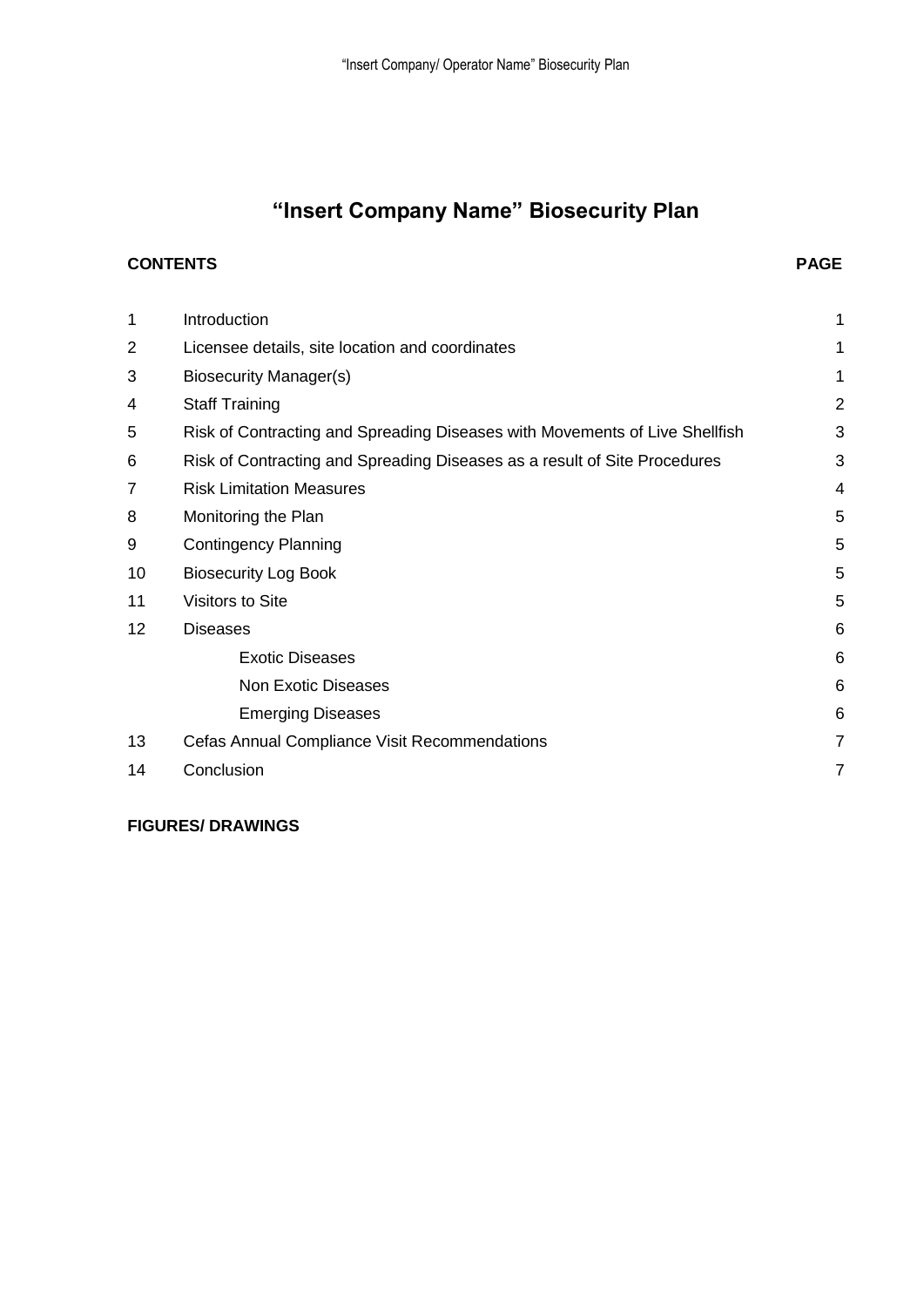## **"Insert Company/ Operator Name" Biosecurity Plan**

#### **1 INTRODUCTION**

#### 1.1 Insert text

#### **2 Licensee details, site location and coordinates**

2.1 Licensee details, site location and coordinates are as follows:

| <b>Company Name</b> | <b>Coordinates</b> | Acreage | <b>Species</b> |
|---------------------|--------------------|---------|----------------|
|                     |                    |         |                |

2.2 A plan of the site should also be provided.

#### **3 Biosecurity Manager(s)**

3.1 Portland Harbour Authority details

| Name:                      | <b>Mark Rowles</b>                                                 | <b>Frank Cox</b>                                             |
|----------------------------|--------------------------------------------------------------------|--------------------------------------------------------------|
| <b>Position:</b>           | <b>Assistant Harbour Master</b>                                    | Permitting and Compliance Officer                            |
| <b>Contact</b><br>Address: | Portland<br>Harbour<br>Authority,<br>Castletown, Portland, DT5 1PP | Portland Harbour Authority, Castletown,<br>Portland, DT5 1PP |
| Telephone:                 | 01305 824044<br>(Harbour Control - 07778 391557)                   | 01305 824044                                                 |
| Email:                     | m.rowles@portland-port.co.uk                                       | f.cox@portland-port.co.uk                                    |

3.2 Southern Inshore Fisheries and Conservation Authority (IFCA)

| Name:            | <b>Neil Richardson</b>        | <b>Sarah Birchenough</b> |                   |  |                  |
|------------------|-------------------------------|--------------------------|-------------------|--|------------------|
| <b>Position:</b> | Deputy Chief Officer Southern | Officer                  | Inshore Fisheries |  | and Conservation |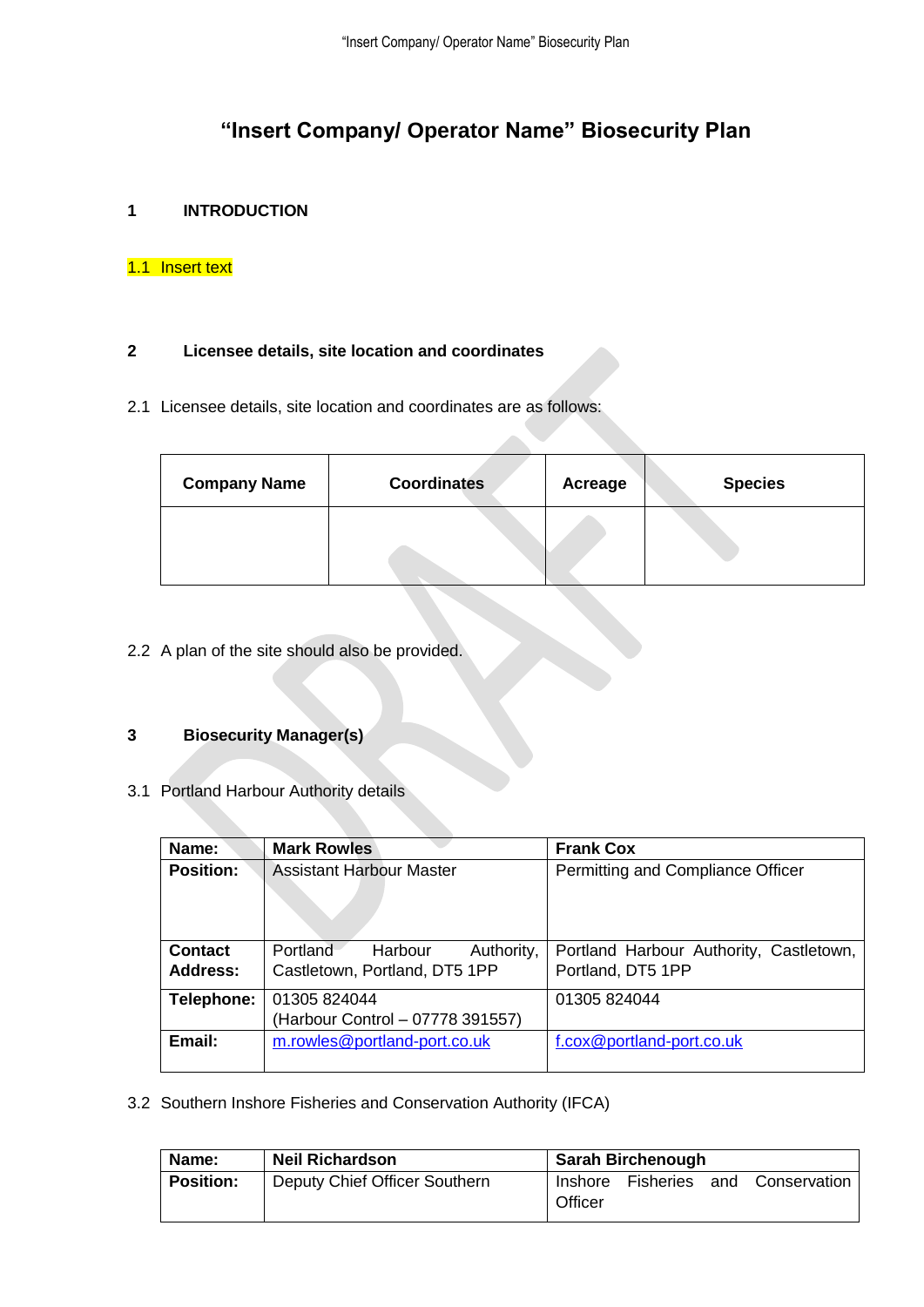| <b>Contact</b>  | Southern IFCA,                                       | Southern IFCA,                                       |  |  |
|-----------------|------------------------------------------------------|------------------------------------------------------|--|--|
| <b>Address:</b> | 64 Ashley Road, Parkstone, Poole,<br><b>BH14 9BN</b> | 64 Ashley Road, Parkstone, Poole,<br><b>BH14 9BN</b> |  |  |
| Telephone:      | 01202 721373                                         | 01202 721373                                         |  |  |
|                 | 07714 123750                                         | 07703671450                                          |  |  |
| Email:          | Neil.richardson@southernifca.gov.uk                  | Sarah.birchenough@southernifca.gov.uk                |  |  |

#### 3.3 CEFAS

| Name:           | <b>TBC</b>              | <b>TBC</b>              |
|-----------------|-------------------------|-------------------------|
| <b>Business</b> | Fish Health Inspector,  | Fish Health Inspector,  |
| Name:           |                         | <b>CEFAS</b>            |
| <b>Contact</b>  | CEFAS,                  | CEFAS,                  |
| Address:        | Barrack Road, The Nothe | Barrack Road, The Nothe |
|                 | Weymouth, DT4 8UB       | Weymouth, DT4 8UB       |
| Telephone:      | 01305 206600            | 01305 206600            |
|                 |                         |                         |
| Email:          | <b>TBC</b>              | <b>TBC</b>              |
|                 |                         |                         |

### **4 Staff Training**

4.1 The following table offers a means of logging staff training.

| <b>Staff Name</b> | <b>Date Trained</b> | <b>Details of Training</b> |
|-------------------|---------------------|----------------------------|
|                   |                     |                            |
|                   |                     |                            |
|                   |                     |                            |
|                   |                     |                            |
|                   |                     |                            |
|                   |                     |                            |
|                   |                     |                            |
|                   |                     |                            |
|                   |                     |                            |
|                   |                     |                            |
|                   |                     |                            |
|                   |                     |                            |
|                   |                     |                            |
|                   |                     |                            |
|                   |                     |                            |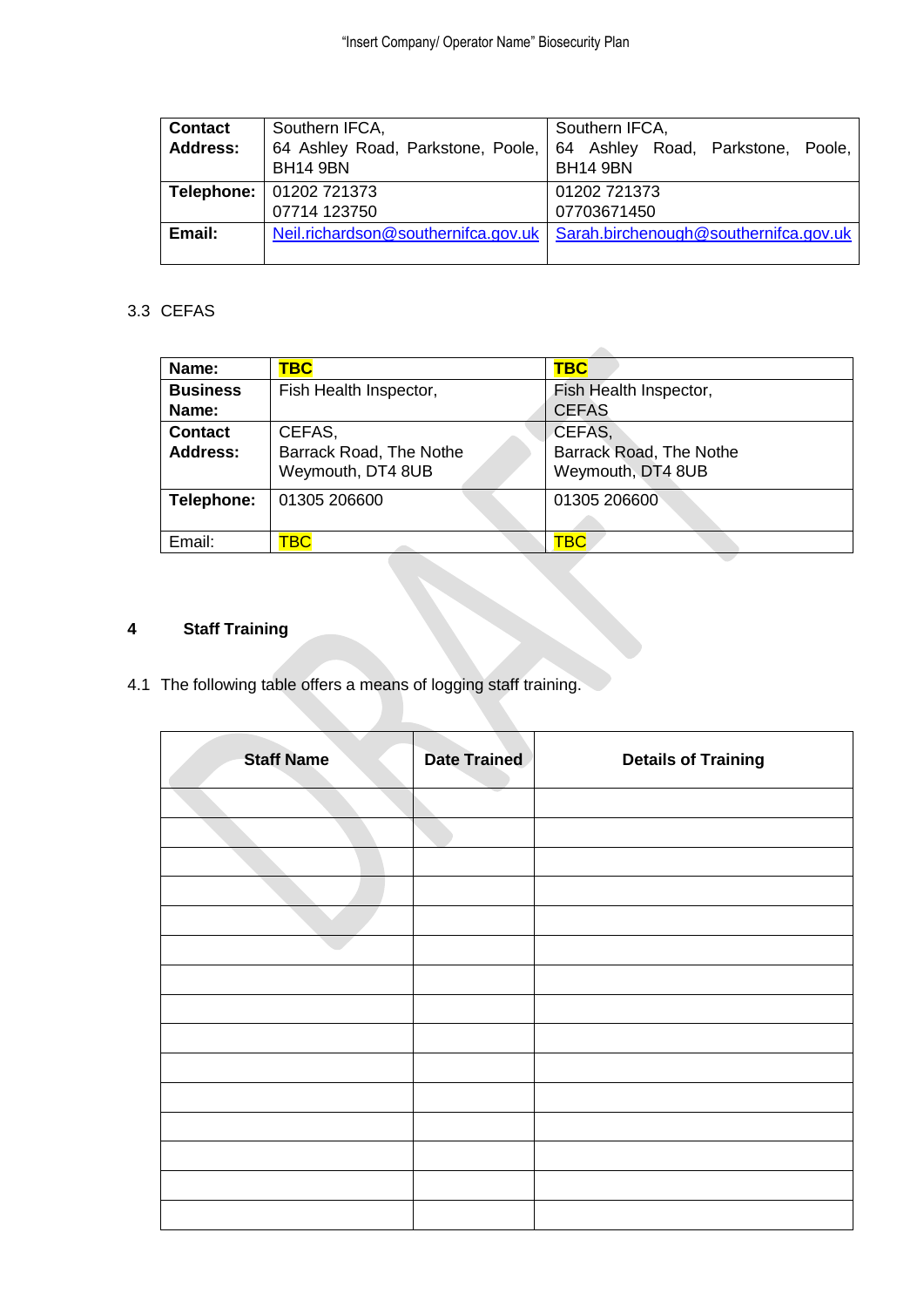#### **5 Risk of Contracting and Spreading Diseases with Movements of Live Shellfish**

5.1 An assessment of the risk of contracting and spreading diseases with movements of live shellfish will need to be provided using the template below.

| <b>Risk</b>                                                                           | <b>Score</b><br>(1-likely, 2-possible,<br>3-unlikely, 4-never) |
|---------------------------------------------------------------------------------------|----------------------------------------------------------------|
| Seed or stock purchased from outside the country                                      |                                                                |
| Seed or stock moved or purchased from another farming area                            |                                                                |
| Seed or stock purchased from a site with an unknown disease<br>history                |                                                                |
| Seed or stock caught from the wild or other non-farm site                             |                                                                |
| Multiple species brought onto site                                                    |                                                                |
| Stock moved or purchased from other sites for processing or<br>depuration on the site |                                                                |
| Multiple sources of making up order                                                   |                                                                |
| Multiple delivery destinations                                                        |                                                                |

#### **6 Risk of Contracting and Spreading Diseases as a result of Site Procedures**

6.1 An assessment of the risk of contracting and spreading diseases as a result of site procedures will need to be provided using the template below.

| <b>Risk</b>                                                                                                   | <b>Score</b><br>(1-likely, 2-possible,<br>3-unlikely, 4-never) |
|---------------------------------------------------------------------------------------------------------------|----------------------------------------------------------------|
| Use of boats and/or equipment at more than one site within a<br>farming area                                  |                                                                |
| Mechanical damage to species as a result of handling and<br>husbandry                                         |                                                                |
| Effluent water from depuration, storage or processing is untreated<br>and discharges back into a farming area |                                                                |
| Mixing shellfish from a number of sources                                                                     |                                                                |
| Visitor access to site                                                                                        |                                                                |
| Site cleanliness, areas not kept clean may harbour pathogens                                                  |                                                                |
| Condition of site equipment and facilities                                                                    |                                                                |
| Movement of staff (and customers) to and from sites in other<br>farming areas                                 |                                                                |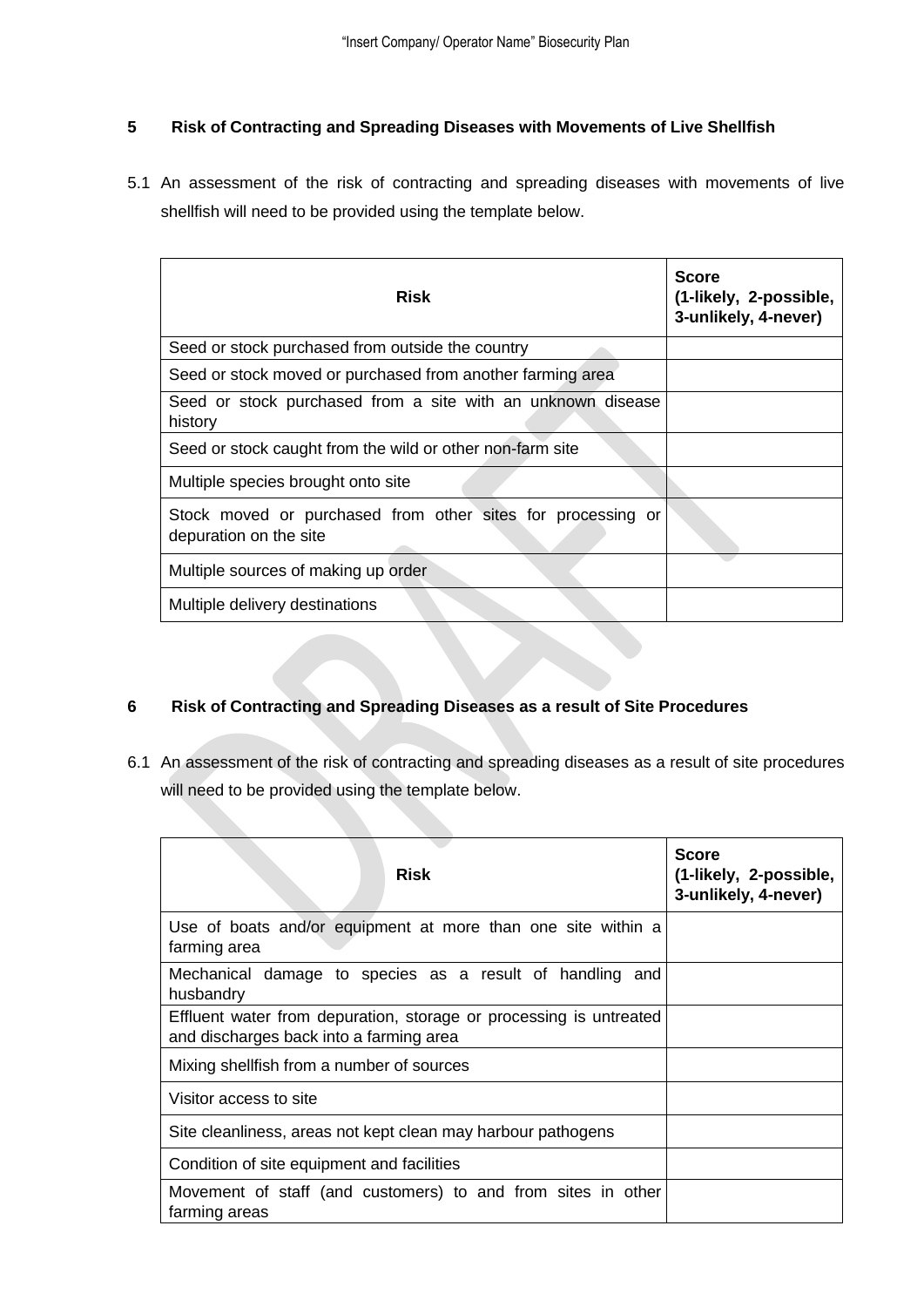| Public access to the site                     |  |
|-----------------------------------------------|--|
| The management of shellfish stock on the farm |  |
| Fishery in the shellfish farming area         |  |
| The use of processing facilities on site      |  |

#### **7 Risk Limitation Measures**

7.1 Operators will need to adopt the following measures and actions for minimising biosecurity risk unless otherwise agreed. The following table includes details of measures.

| <b>Measure</b>                                                                                                          | <b>Action</b> |
|-------------------------------------------------------------------------------------------------------------------------|---------------|
| Maintain a biosecurity log that records the results of health<br>inspections                                            | annually      |
| Maintain a biosecurity log that records the results of mortality<br>records                                             | monthly       |
| Check on stock health - the biosecurity manager monitors records<br>and takes action where these exceed expected levels | yes           |
| Where mortalities occur, affected batches are not be moved to other<br>farming areas                                    | yes           |
| Keep imported stock separate from other farm stock until the health<br>status of the shellfish is confirmed             | yes           |
| Do not accept stock onto the site if they are showing signs of<br>disease                                               | yes           |
| Establish the exact provenance of stock before purchase                                                                 | yes           |
| Operate separate zones on the site where appropriate                                                                    | yes           |
| Have separate equipment for use in separate farming areas or<br>disinfect equipment before and after use                | yes           |
| Maintain batch integrity throughout production cycle (don't mix<br>batches) where possible                              | yes           |
| All staff to be aware of the biosecurity plan and trained in their<br>responsibilities                                  | yes           |
| Ensure that handling methods and husbandry do not compromise<br>the health of stocks                                    | yes           |
| Only source from sites with an equal or higher health status than our<br>own site                                       | yes           |
| Be aware of the diseases that can potentially affect stock. Train staff<br>to be aware of episodes of unusual mortality | yes           |
| Record all the movements onto and off the site to allow proper<br>traceability and disease investigation                | yes           |
| Record all results of third party fish health inspections (Cefas FHI).                                                  | yes           |
| Have a system of reporting health problems to the biosecurity<br>manager                                                | yes           |
| Have contingency plans for all foreseeable eventualities; update this<br>in the light of emerging problems              | yes           |
| Where practical collect and remove mortalities as frequently as<br>possible                                             | yes           |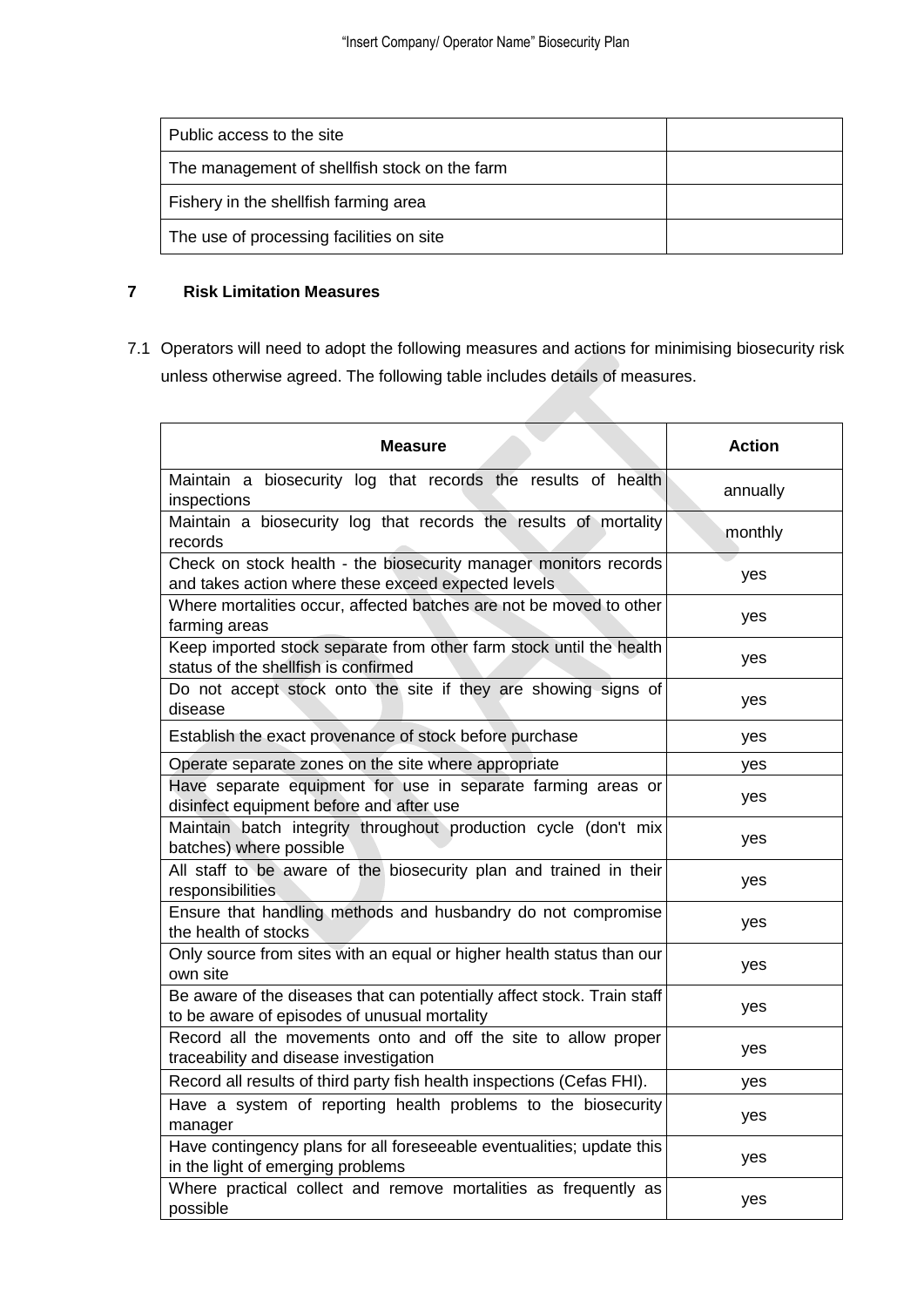| Store mortalities in a secure manner prior to disposals in     |     |
|----------------------------------------------------------------|-----|
| accordance with official guidance                              | ves |
| Do not return moribund stock to biosecure zones once they have |     |
| been removed                                                   | ves |

### **8 Monitoring the Plan**

### 8.1 Insert text

#### **9 Contingency Planning**

### 9.1 Insert text

#### **10 Biosecurity Log Book**

10.1A biosecurity log book shall be kept by operators as follows:

| <b>Date</b> | <b>Inspected</b><br><b>By</b> | Temp. | Water<br>Quality | <b>Mortalities</b> | <b>Waste</b><br><b>Disposal</b> | <b>Notes</b> |
|-------------|-------------------------------|-------|------------------|--------------------|---------------------------------|--------------|
|             |                               |       |                  |                    |                                 |              |
|             |                               |       |                  |                    |                                 |              |
|             |                               |       |                  |                    |                                 |              |

#### **11 Visitors to Site**

11.1A log of visitors to site should be kept by operators as follows:

| <b>Date</b> | Company | <b>Name</b> | <b>Time</b><br>On | <b>Time</b><br>Off | <b>Reason for Visit</b> |
|-------------|---------|-------------|-------------------|--------------------|-------------------------|
|             |         |             |                   |                    |                         |
|             |         |             |                   |                    |                         |
|             |         |             |                   |                    |                         |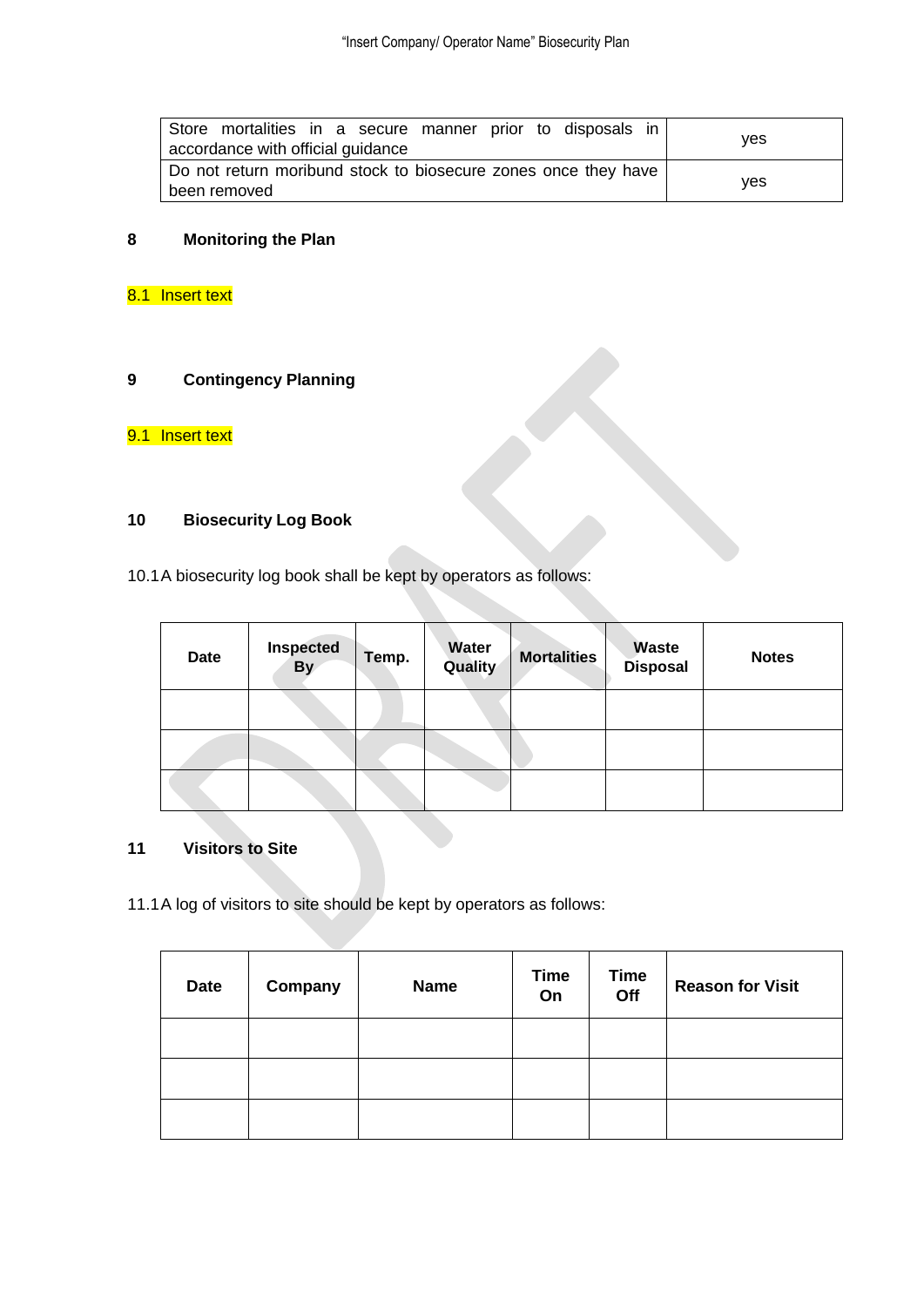#### **12 Diseases**

#### **Exotic Diseases**

12.1Potential exotic diseases to be aware of are as follows:

|                 | <b>Disease</b>     | <b>Susceptible Species</b>                                                   |
|-----------------|--------------------|------------------------------------------------------------------------------|
|                 | Bonamia exitosa    | Australian mud oyster, Chilean flat oyster                                   |
| <b>Molluscs</b> | Perkinsus marinus  | Pacific oyster and eastern oyster                                            |
|                 | Mikrocytos mackini | Pacific oyster, eastern oyster, Olympia flat<br>oyster, European flat oyster |

#### **Non Exotic Diseases**

12.2Potential non- exotic diseases to be aware of are as follows:

|                 | <b>Disease</b>       | <b>Susceptible Species</b>                                                                                                    |
|-----------------|----------------------|-------------------------------------------------------------------------------------------------------------------------------|
| <b>Molluscs</b> | Mattellia refringens | Australian mud oyster, Chilean flat oyster,<br>European flat oyster, Argentinian oyster, blue<br>mussel. Mediterranean mussel |
|                 | Binamia ostreae      | Australian mud oyster, Chilean flat oyster,<br>Olympia flat oyster, Asian oyster,<br>European flat oyster                     |

#### **Emerging Diseases**

12.3Potential emerging diseases to be aware of are as follows:

|                 | <b>Disease</b>                            | <b>Susceptible Species</b>                                                                 |
|-----------------|-------------------------------------------|--------------------------------------------------------------------------------------------|
| <b>Molluscs</b> | Ostreid herpesvirus (OsHV-<br>$1\mu$ Var) | We currently also have<br>Article 43 of Council Directive 2006/88/EC<br>measures in place. |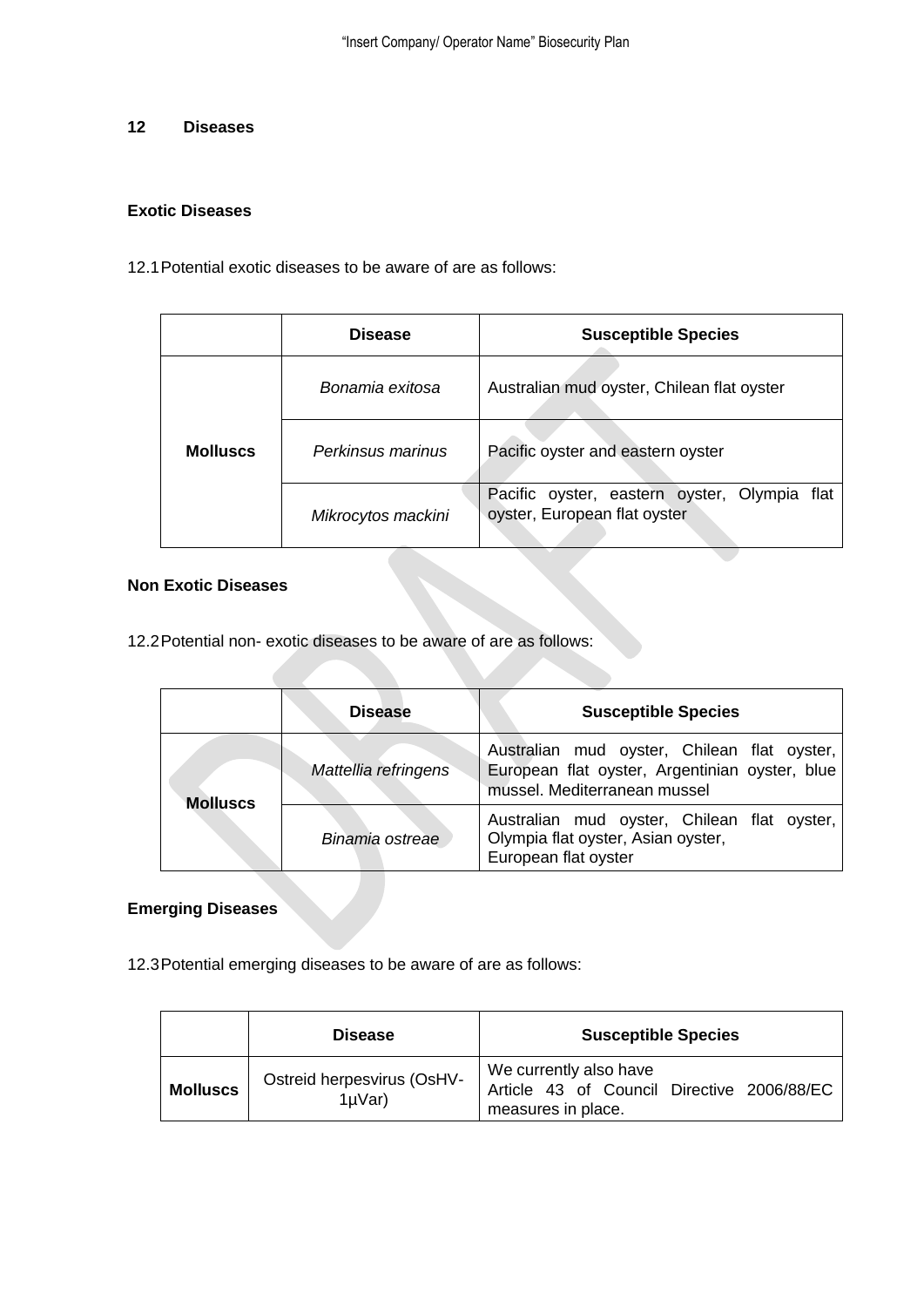#### **13 Cefas Annual Compliance Visit Recommendations**

13.1All movement of molluscan shellfish into and out of the mollusc farming areas including movement for processing must be recorded and be available for inspection at any time. The information should be kept by the leaseholders and supplied to harbour authority. The movement of shellfish on and off the site should be recorded and to the minimum standard to which these records must be kept.

13.2All mortalities are to be recorded and if considered significant, are to be reported to CEFAS and the Harbour Authority. Subsequent reporting to be agreed CEFAS and Harbour Authority.

13.3With regard to the import of live shellfish as the authorised operator the Authority should use the import procedure set out by CEFAS. This also covers Imports from other UK territories such as the Isle of Man, Jersey, Guernsey, Channel Island and Northern Island.

13.4Production data is required by CEFAS annually and will be collected during the first site visit of the year.

13.5To ensure compliance with the Aquatic Animal Health Regulations the Authority must adhere to the authorisation conditions specified on the authorisation document. This includes advance notification of all changes to the business practices.

#### **14 Conclusion**

14.1 Insert text